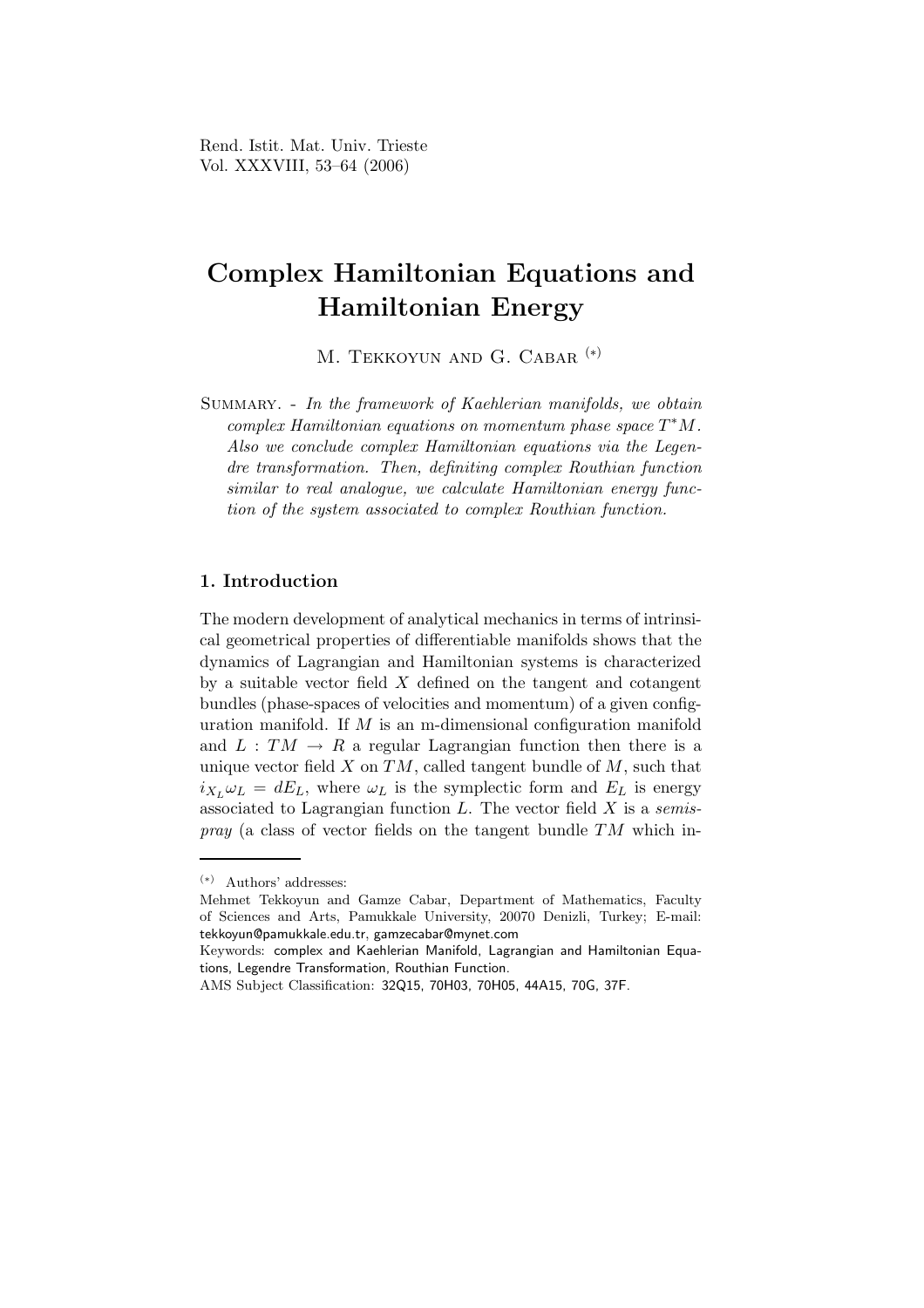terprets geometrically a system of second order differential equations or shortly second order differential equation) since its integral curves are the solutions of the Euler-Lagrange equations ( X is called Euler-Lagrange vector field) and If  $H: T^*M \to R$  is a regular Hamiltonian energy then there is a unique vector field  $X_H$  on  $T^*M$ , called cotangent bundle of M, such that  $i_{X_H} \omega = dH$ , where  $\omega$  is the symplectic form and H energy (Hamiltonian energy or Hamiltonian function).

The vector field  $X_H$  is a semispray since its integral curves are the solutions of the Hamiltonian equations ( $X_H$  is called Hamiltonian vector field) [1, 2].

The paper is structured as follows. In second 2, we recall complex and Kaehlerian manifolds. Besides, we remind complex Euler-Lagrange and Hamiltonian equations [3, 4].

In second 3 we set complex Hamiltonian equations on momentum phase space  $T^*M$ . In second 4 we obtain complex Hamiltonian equations via the Legendre transformation on Kaehlerian manifold. In second 5, on the tangent bundle of Kaehlerian manifold  $TM$ , definiting Routhian function [5], we find Hamiltonian energy of a complex system. In second 6 we calculate complex coordinate of the system by means of Routhian function if complex coordinate is periodic. Hereafter, all mappings and manifolds are assumed to be differentiable of class  $C^{\infty}$  and the sum is taken over repeated indices. Also, we denote by  $\mathcal{F}(TM)$  the set of complex functions on TM, by  $\chi(TM)$  the set of complex vector fields on TM and by  $\Lambda^1(TM)$  the set of complex 1-forms on TM.

### 2. Preliminaries

### 2.1. Complex and Kaehlerian manifolds

Let M be m-real dimensional configuration manifold. A tensor field J on TM is called an *almost complex structure* on TM if at every point p of TM, J is endomorphism of the tangent space  $T_p(TM)$ such that  $J^2 = -I$ . A manifold TM with fixed almost complex structure *J* is called *almost complex manifold*. Let  $(x^{i})$  and  $(x^{i}, y^{i})$ be a real coordinate system of M and TM, and  $\{(\frac{\partial}{\partial x^i})_p,(\frac{\partial}{\partial y^i})_p\}$  and  $\{(dx^i)_p,(dy^i)_p\}$ natural bases over **R** of tangent space and cotangent space of TM, respectively. Let TM be an almost complex manifold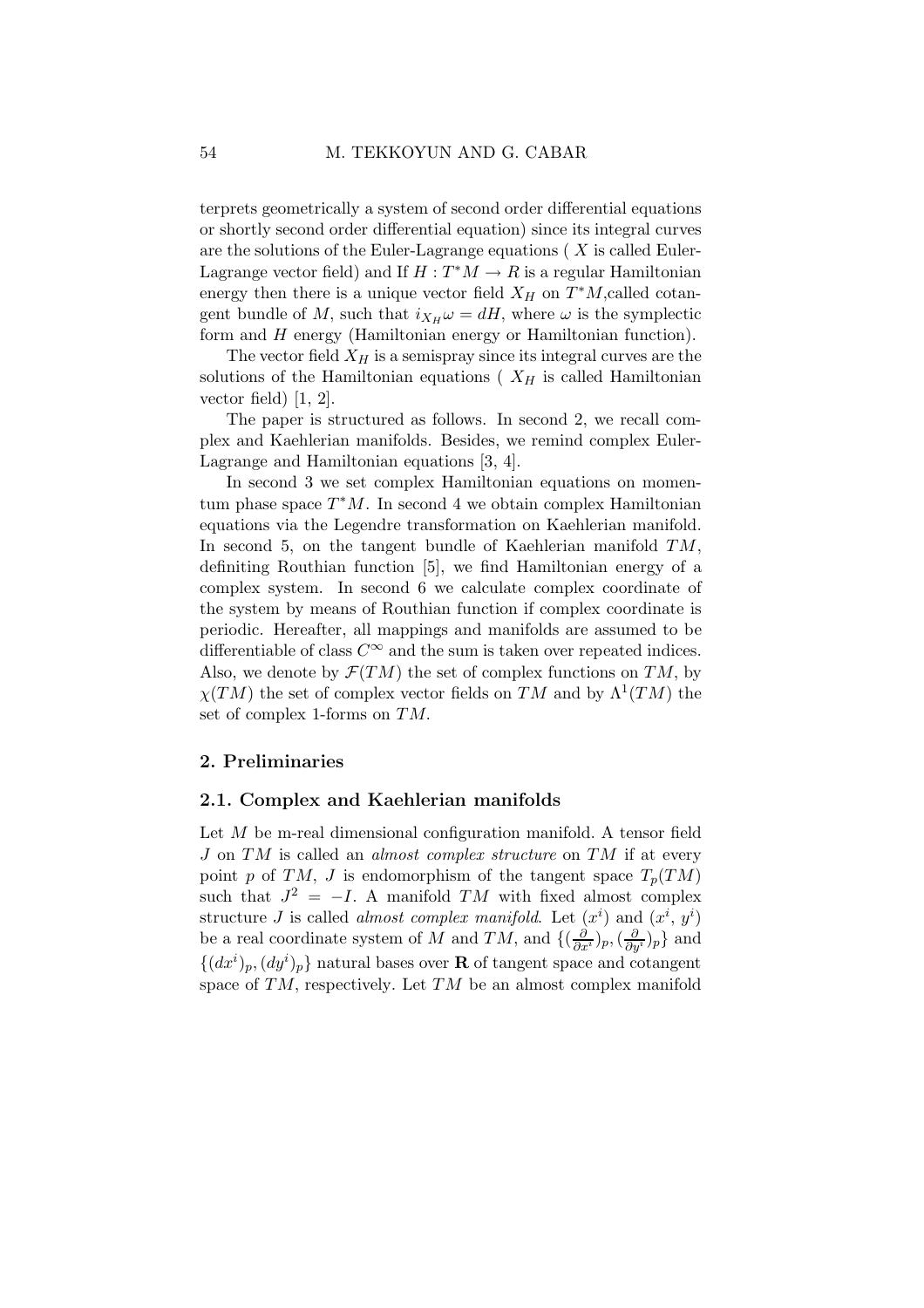with fixed almost complex structure J. TM is called *complex manifold* if there exists an open covering  $\{U\}$  of TM such that there exists a local coordinate system  $\{(x^i, y^i) : 1 \le i \le m\}$  on each U, we have

$$
J(\frac{\partial}{\partial x^i}) = \frac{\partial}{\partial y^i}, \quad J(\frac{\partial}{\partial y^i}) = -\frac{\partial}{\partial x^i}.
$$
 (1)

Let  $z^i = x^i + \mathbf{i} y^i$ ,  $\mathbf{i} = \sqrt{-1}$ ,  $1 \le i \le m$ , be a complex local coordinate system on a neighborhood  $U$  of any point  $p$  of  $TM$ . we define the vector fields and the dual covector fields

$$
\begin{aligned}\n\left(\frac{\partial}{\partial z^i}\right)_p &= \frac{1}{2} \left\{ \left(\frac{\partial}{\partial x^i}\right)_p - i \left(\frac{\partial}{\partial y^i}\right)_p \right\} \\
\left(\frac{\partial}{\partial \overline{z}^i}\right)_p &= \frac{1}{2} \left\{ \left(\frac{\partial}{\partial x^i}\right)_p + i \left(\frac{\partial}{\partial y^i}\right)_p \right\}, \\
\left(dz^i\right)_p &= \left(dx^i\right)_p + i(dy^i)_p,\n\end{aligned} \tag{2}
$$

$$
\left(d\overline{z}^i\right)_p = \left(dx^i\right)_p - \mathbf{i}(dy^i)_p. \tag{3}
$$

which represent bases of the tangent space  $T_p(TM)$  and cotangent space  $T_p^*$  $p_p^*(TM)$  of  $TM$ , respectively. Then the endomorphism J acts on base (2) via

$$
\left(\frac{\partial}{\partial z^i}\right) = \mathbf{i}\frac{\partial}{\partial z^i}, \quad J\left(\frac{\partial}{\partial \overline{z}^i}\right) = -\mathbf{i}\frac{\partial}{\partial \overline{z}^i},\tag{4}
$$

The dual endomorphism  $J^*$  of the cotangent space  $T_p^*$  $p^*(TM)$  at any point p of manifold TM satisfies  $J^{*2} = -I$  and is defined by

$$
J^*(dz^i) = \mathbf{i} dz^i, \quad J^*(d\overline{z}^i) = -\mathbf{i} d\overline{z}^i.
$$
 (5)

Hermitian metric on an almost complex manifold with almost complex structure  $J$  is a Riemannian metric  $g$  on  $TM$  such that

$$
g(JX, JY) = g(X, Y), \quad \forall X, Y \in \chi(TM). \tag{6}
$$

An almost complex manifold TM with a Hermitian metric is called an almost Hermitian manifold. If TM is a complex manifold, then  $TM$  is called a Hermitian manifold. Let further  $TM$  be a 2mdimensional almost Hermitian manifold with almost complex structure J and Hermitian metric g. The triple  $(TM, J, g)$  is called an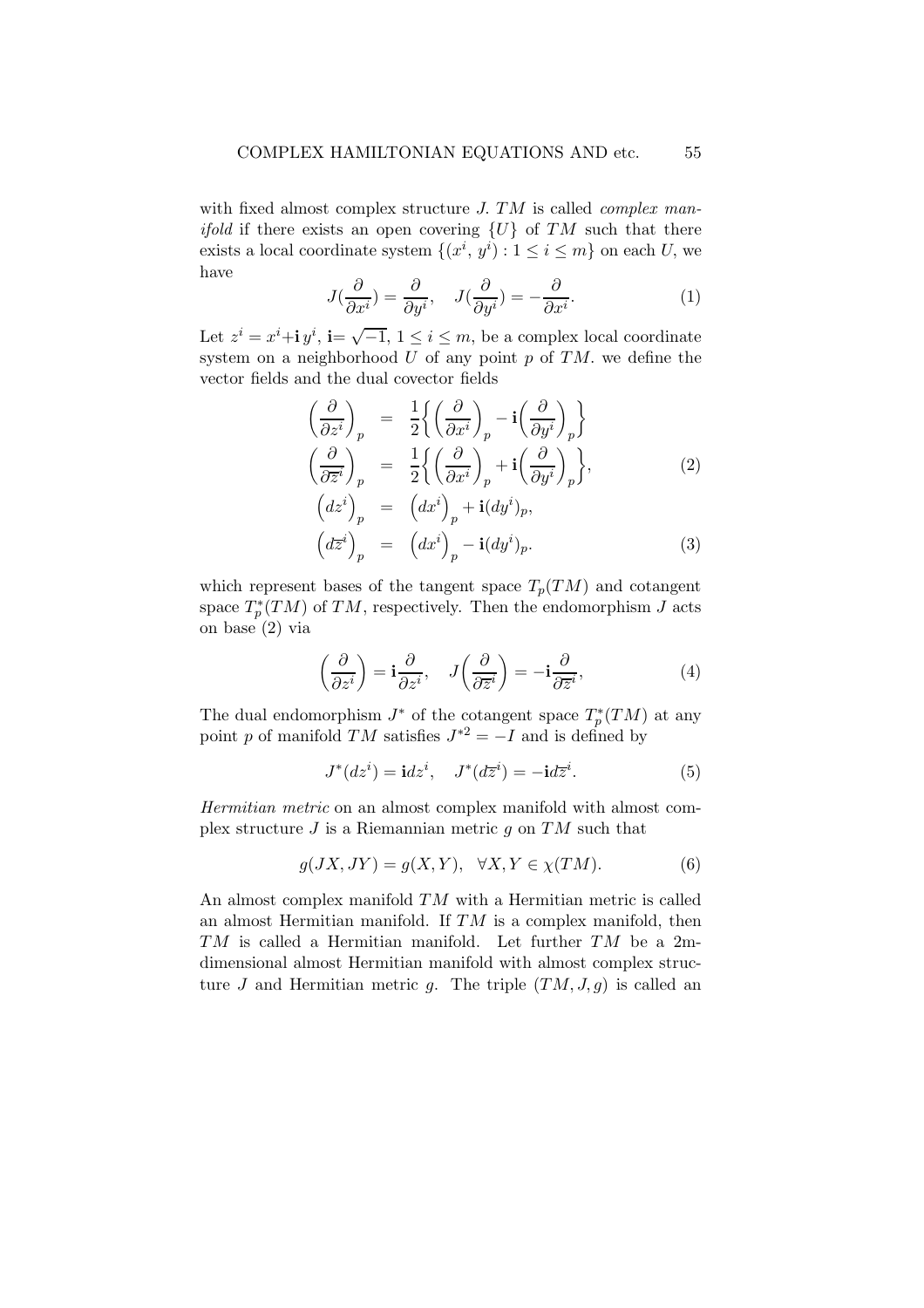almost Hermitian structure. Let  $(TM, J, g)$  be an almost Hermitian structure. The 2-form defined by

$$
\Phi(X,Y) = g(X,JY), \quad \forall X, Y \in \chi(TM) \tag{7}
$$

is called the Kaehlerian form of  $(TM, J, g)$ . An almost Hermitian manifold is called *almost Kaehlerian* if its Kaehlerian form  $\Phi$  is closed. If, moreover,  $TM$  is Hermitian, then  $TM$  is called a Kaehlerian manifold. Taking into consideration the above definitions , also we may say to be a Kaehlerian manifold of cotangent bundle  $T^*M$ .

## 2.2. Complex Euler-Lagrange and Hamiltonian equations

In this section, we remind complex Euler-Lagrange and complex Hamiltonian equations for classical mechanics structured on Kaehlerian manifold  $\overline{T}M$  and  $T^*M$  given in [3, 4]. Let J be an almost complex structure on the Kaehlerian manifold and  $(z^i, \overline{z}^i)$  its complex structures. We call to be the semispray the vector field  $\xi$  given by

$$
\xi = \xi^i \frac{\partial}{\partial z^i} + \overline{\xi}^i \frac{\partial}{\partial \overline{z}^i}, \quad \xi^i = \dot{z}^i = \overline{z}^i, \quad \overline{\xi}^i = \dot{\xi}^i = \dot{z}^i = \dot{\overline{z}}^i \quad 1 \le i \le m. \tag{8}
$$

The vector field denoted by  $V = J\xi$  and given by

$$
J\xi = \mathbf{i}\xi^i \frac{\partial}{\partial z^i} - \mathbf{i}\overline{\xi}^i \frac{\partial}{\partial \overline{z}^i},\tag{9}
$$

is called Liouville vector field on the Kaehlerian manifold. We call the kinetic energy and the potential energy of system the maps given by  $T, P: TM \to \mathbf{C}$  such that  $T = \frac{1}{2} m_i (\bar{z}^i)^2 = \frac{1}{2} m_i (\bar{z}^i)^2, P = m_i \mathbf{g} h$ , respectively, where  $m_i$  is mass of a mechanic system having m particles,  $\bf{g}$  is the gravity acceleration and  $h$  is the origin distance of the a mechanic system on the Kaehlerian manifold. Then we call Lagrangian function the map  $L: TM \to \mathbf{C}$  such that  $L = T - P$  and also the energy function associated L the function given by  $E_L = V(L) - L$ . The exterior product(or vertical contraction) induced by J operator  $i_J$  defined by

$$
i_J\omega(Z_1, Z_2, \dots, Z_r) = \sum_{i=1}^r \omega(Z_1, \dots, JZ_i, \dots, Z_r),
$$
 (10)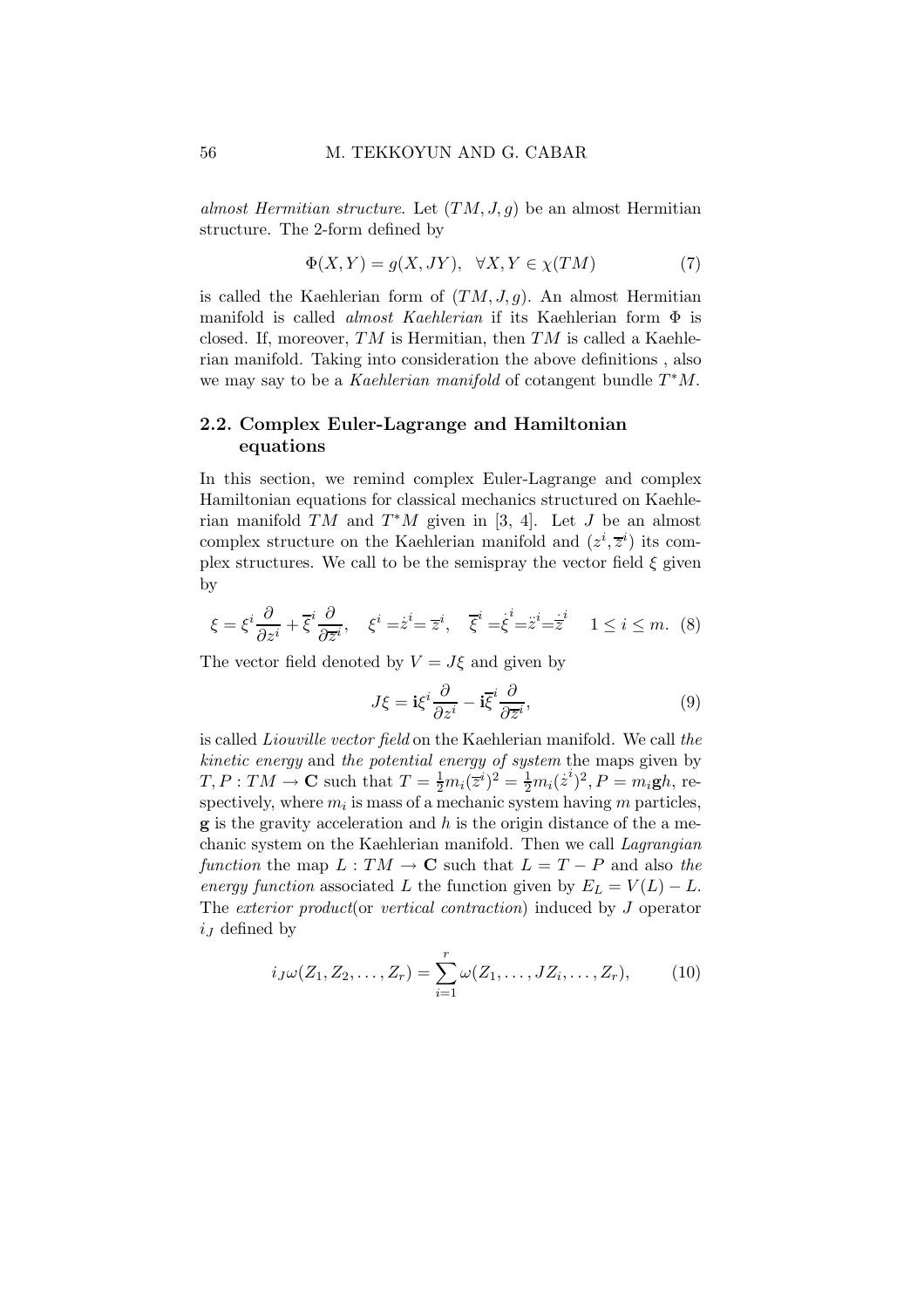where  $\omega \in \wedge^r TM$ ,  $Z_i \in \chi(TM)$ . The exterior vertical derivation  $d_J$ is defined by

$$
dJ = [iJ, d] = iJd - diJ,
$$
\n(11)

where  $d$  is the usual exterior derivation. For almost complex structure J determined by (4), the closed Kaehlerian form is the closed 2-form given by  $\Phi_L = -dd_JL$  such that

$$
d_J = \mathbf{i}\frac{\partial}{\partial z^i} dz^i - \mathbf{i}\frac{\partial}{\partial \overline{z}^i} d\overline{z}^i : \mathcal{F}(TM) \to \wedge^1 TM \tag{12}
$$

and where  $\mathcal{F}(TM)$  the set of complex functions on  $TM$  and  $\Lambda^1(TM)$ the set of complex 1-forms on  $TM$ . Let  $TM$  be Kaehlerian manifold with closed Kaehlerian form  $\Phi_L$ , and the vector field V is Liouville vector field and the function  $L: TM \to \mathbf{C}$  is a Lagrangian on TM. Since the map  $TM_{\Phi_L} : \chi(TM) \to \wedge^1(TM)$  such that  $TM_{\Phi_L}(\xi) =$  $i_{\xi} \Phi_L$  is an isomorphism, there exists a unique vector  $\xi$  on TM such that  $i_{\xi} \Phi_L = dE_L$ . We call  $\xi$  on TM as a Lagrangian vector field associated energy (or Lagrangian function) L on Kaehlerian manifold TM with closed Kaehlerian form  $\Phi_L$ . (TM,  $\Phi_L$ ,  $\xi$ ) (or TM,  $\Phi_L$ , L) is called a Lagrangian system on Kaehlerian manifold TM. Let the curve  $\alpha$ :  $\mathbf{C} \to TM$  be integral curve of  $\xi$ , we may give complex Euler-Lagrange equations on Kaehlerian manifold TM:

$$
\mathbf{i}\frac{\partial}{\partial t}\left(\frac{\partial L}{\partial z^i}\right) - \frac{\partial L}{\partial z^i} = 0 \quad \mathbf{i}\frac{\partial}{\partial t}\left(\frac{\partial L}{\partial \overline{z}^i}\right) + \frac{\partial L}{\partial \overline{z}^i} = 0,\tag{13}
$$

whose solutions are the paths of the semispray  $\xi$ ,<br>where  $\overline{z}^i = \stackrel{\cdot}{z}^i$ . Let  $T^*M$  be the Kaehlerian manifold and  $(z_i, \overline{z}_i), 1 \le i \le m$  its complex coordinates. Let almost complex structure  $J^*$  and Liouville form  $\lambda$  given by  $J^*(dz_i) = idz_i$ ,  $J^*(d\overline{z}_i) = -id\overline{z}_i$  and by  $\lambda = (J^*(\omega)) =$ 1  $\frac{1}{2}$ **i**( $-z_i d\overline{z}_i + \overline{z}_i dz_i$ ) such that  $\omega = \frac{1}{2}$  $\frac{1}{2}(z_i d\overline{z}_i + \overline{z}_i dz_i)$  complex 1-form on  $T^*M$ . If  $\Phi = -d\lambda$  is closed Kaehlerian form, then  $\Phi$  is also a symplectic structure on  $T^*M$ . Let  $T^*M$  be Kaehlerian manifold with closed Kaehlerian form and the function  $H : T^*M \to \mathbb{C}$  a Hamiltonian on  $T^*M$ . Since the map  $T^*M_{\Phi}$ :  $\chi(T^*M) \to \wedge^1(T^*M)$  such that  $\chi(T^*M)$  is sets of complex vector fields on  $T^*M$  and  $\wedge^1(T^*M)$  is sets of anti-symmetric complex 1-forms on  $T^*M$  is an isomorphism, there exists a unique vector  $Z_H$  on  $T^*M$  such that  $i_{Z_H} \Phi = dH$ . We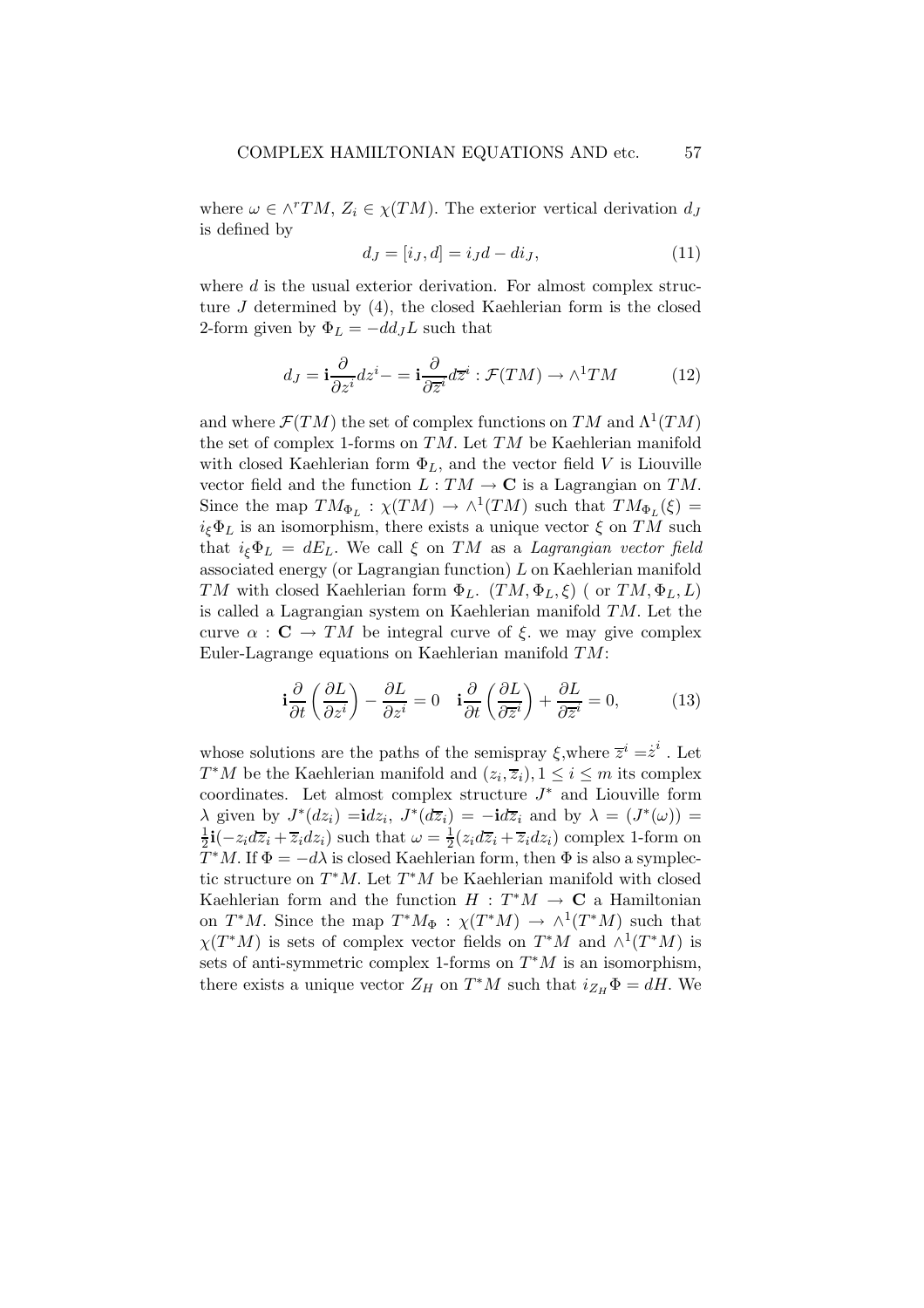#### 58 M. TEKKOYUN AND G. CABAR

call  $Z_H$  on  $T^*M$  as a *Hamiltonian vector field* associated Hamiltonian energy H on Kaehlerian manifold with closed Kaehlerian form.  $(T^*M, \Phi, Z_H)$  ( or  $T^*M, \Phi, H$ ) is called a Hamiltonian system on Kaehlerian manifold with closed Kaehlerian form. Let  $T^*M$ be Kaehlerian manifold with closed Kaehlerian form Φ. Hamiltonian vector field  $Z_H$  on Kaehlerian manifold with closed Kaehlerian form  $\Phi$  is given by

$$
Z_H = \frac{1}{\mathbf{i}} \frac{\partial H}{\partial \overline{z}_i} \frac{\partial}{\partial z_i} - \frac{1}{\mathbf{i}} \frac{\partial H}{\partial z_i} \frac{\partial}{\partial \overline{z}_i}, \quad 1 \le i \le m \tag{14}
$$

on  $T^*M$ . Let  $\{z_i, \overline{z}_i : 1 \leq i \leq m\}$  be the complex coordinates in the Kaehlerian manifold. Suppose that the curve

$$
\alpha: I \subset \mathbf{C} \to T^*M \tag{15}
$$

Now, from  $Z_H(\alpha(t)) = \dot{\alpha}$ , then we infer the following equations

$$
\frac{dz_i}{dt} = \frac{1}{\mathbf{i}} \frac{\partial H}{\partial \overline{z}_i}, \quad \frac{d\overline{z}_i}{dt} = -\frac{1}{\mathbf{i}} \frac{\partial H}{\partial z_i}.
$$
 (16)

which are called complex Hamiltonian equations on Kaehlerian manifold  $T^*M$ .

# 3. Complex Hamiltonian equations on momentum phase space

In this section, we obtain complex Hamiltonian equations for classical mechanics structured on momentum space  $T^*M$  that is 2m-dimensional cotangent bundle of an m-dimensional configuration manifold *M*. Let  $T^*M$  be the momentum space and  $(z^i, \overline{z}_i = \frac{\partial L}{\partial z^i}), 1 \le i \le m$ its complex coordinates, where  $L$  is Lagrangian function. Let almost complex structure  $J^*$  and Liouville form  $\lambda$  give by  $J^*(dz^i) = idz^i$ ,  $J^*(d\overline{z}_i) = -\mathbf{i}d\overline{z}_i$  and by  $\lambda = (J^*(\omega)) = \frac{1}{2}\mathbf{i}(-z^id\overline{z}_i + \overline{z}_i dz^i)$  such that  $\omega = \frac{1}{2}$  $\frac{1}{2}(z^i d\overline{z}_i + \overline{z}_i dz^i)$  complex 1-form on  $T^*M$ . If  $\Phi = -d\lambda$  is closed Kaehlerian form, then  $\Phi$  is also a symplectic structure on  $T^*M$ .

DEFINITION 3.1. Let  $T^*M$  be momentum space with closed Kaehlerian form  $\Phi$  and the function  $H: T^*M \to \mathbf{C}$  a Hamiltonian on  $T^*M$ . Since the map  $T^*M_{\Phi}: \chi(T^*M) \to \wedge^1(T^*M)$  such that  $\chi(T^*M)$  is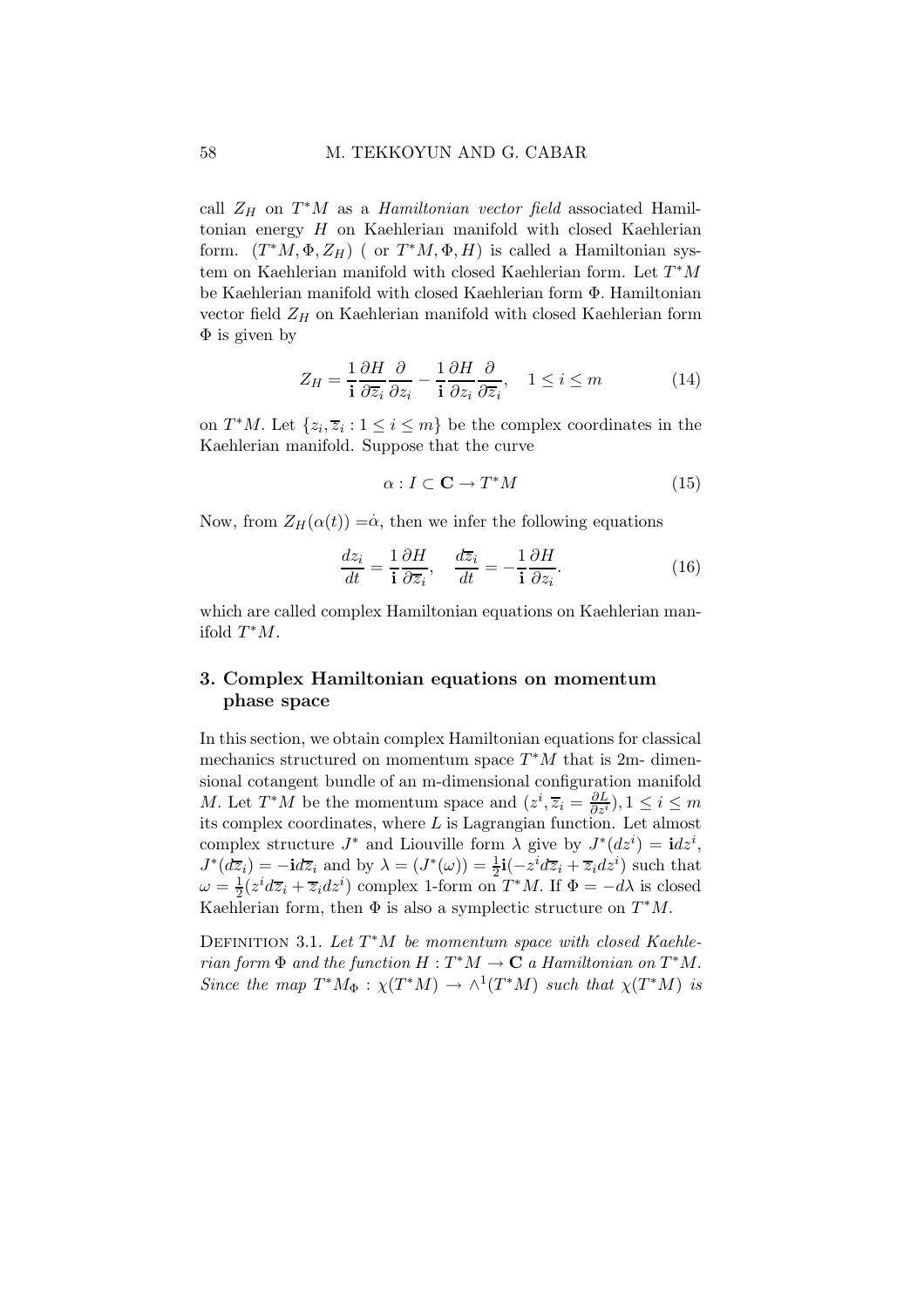sets of complex vector fields on  $T^*M$  and  $\wedge^1(T^*M)$  is sets of antisymmetric complex 1-forms on  $T^*M$  is an isomorphism, there exists a unique vector  $Z_H$  on  $T^*M$  such that  $i_{Z_H} \Phi = dH$ . We call  $Z_H$  on  $T^*M$  as a Hamiltonian vector field associated energy (or Hamiltonian function) H on momentum space  $T^*M$  with closed Kaehlerian form  $\Phi$ .  $(T^*M, \Phi, Z_H)$  ( or  $T^*M, \bar{\Phi}, H$ ) is called a Hamiltonian sys $t$ em on momentum space  $T^*M$  with closed Kaehlerian form  $\Phi$ .

PROPOSITION 3.2. Let  $T^*M$  be momentum space with closed Kaehle $rian\ \Phi.$  Hamiltonian vector field  $Z_H$  onmomentum space  $T^*M$ with closed Kaehlerian form Φ is given by

$$
Z_H = \frac{1}{\mathbf{i}} \frac{\partial H}{\partial \overline{z}_i} \frac{\partial}{\partial z^i} - \frac{1}{\mathbf{i}} \frac{\partial H}{\partial z^i} \frac{\partial}{\partial \overline{z}_i}, \quad 1 \le i \le m \tag{17}
$$

on  $T^*M$ .

*Proof.* Let  $T^*M$  be momentum space with closed Kaehlerian form  $\Phi$ . Consider that Hamiltonian vector field  $Z_H$  associated Hamiltonian energy  $H$  is given by

$$
Z_H = Z^i \frac{\partial}{\partial z^i} + \overline{Z}_i \frac{\partial}{\partial z^i}, \quad 1 \le i \le m. \tag{18}
$$

Let  $\{z^i, \overline{z}_i : 1 \leq i \leq m\}$  be the complex coordinates in the momentum space. Suppose that the curve

$$
\alpha: I \subset \mathbf{C} \to TM \tag{19}
$$

be an integral curve of Hamiltonian vector field  $Z_H$ , i.e.,

$$
Z_H(\alpha(t)) = \alpha, \ t \in I. \tag{20}
$$

In the local coordinates we have

$$
\alpha(t) = (z^i(t), \overline{z}_i(t)), \qquad (21)
$$

$$
\dot{\alpha}(t) = \frac{dz^i}{dt} \frac{\partial}{\partial z^i} + \frac{d\overline{z}_i}{dt} \frac{\partial}{\partial \overline{z}_i}.
$$
 (22)

For the closed Kaehlerian form  $\Phi$  on  $TM$ , we have

$$
\Phi = -d\lambda = -d(\frac{1}{2}\mathbf{i}(-z^i d\overline{z}_i + \overline{z}_i dz^i)) = -\mathbf{i}d\overline{z}_i \wedge dz^i.
$$
 (23)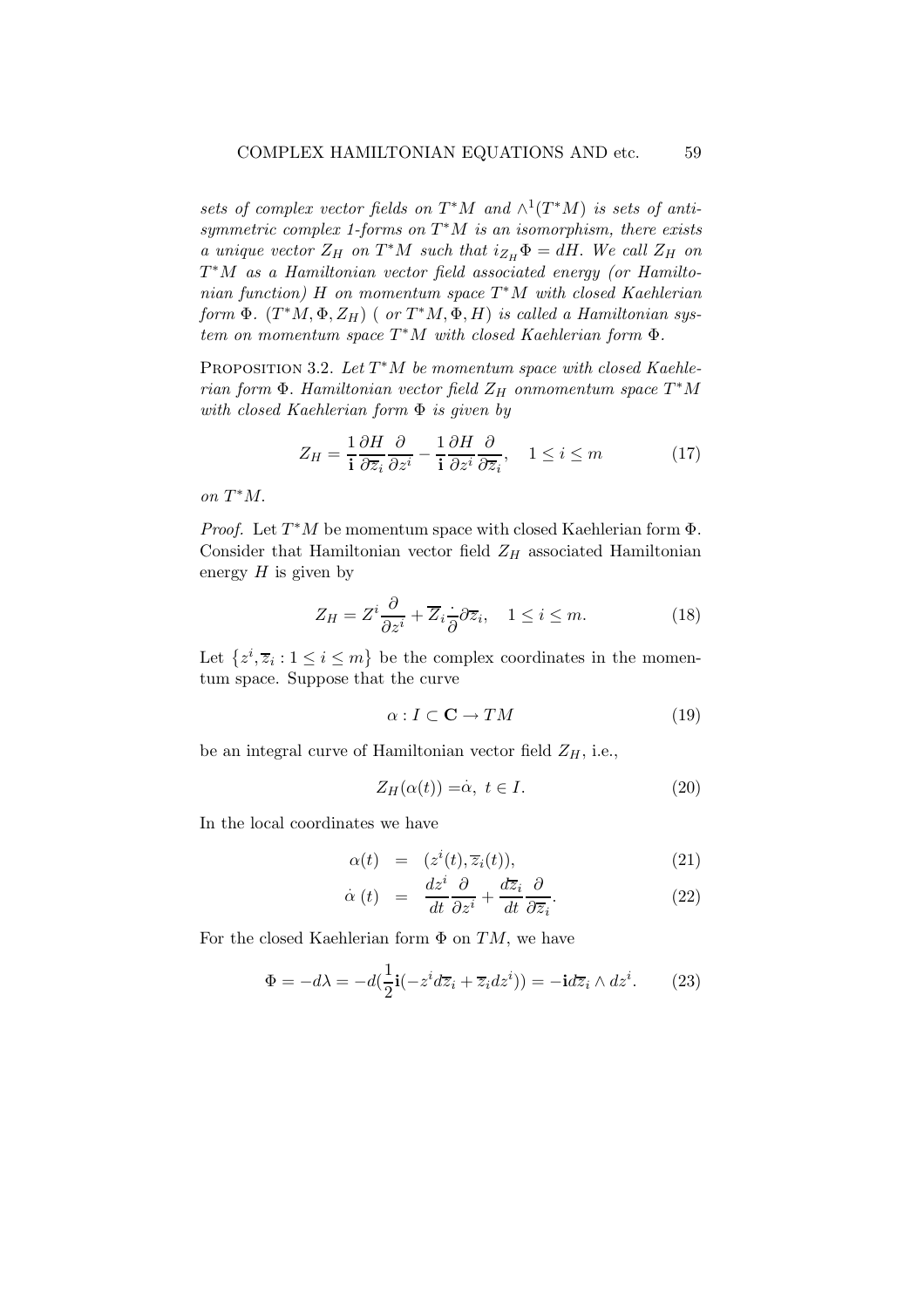From the isomorphism given in 3.1, we calculate by

$$
\iota_{Z_H} \Phi = i_{Z_H}(-d\lambda) = -\mathbf{i}\overline{Z}_i dz^i + \mathbf{i}Z^i d\overline{z}_i.
$$
 (24)

On the other hand, we obtain as

$$
dH = \frac{\partial H}{\partial z^i} dz^i + \frac{\partial H}{\partial \overline{z}_i} d\overline{z}_i
$$
 (25)

the differential of Hamiltonian energy. From  $i_{Z_H} \Phi = dH$ , we find as

$$
Z_H = \frac{1}{\mathbf{i}} \frac{\partial H}{\partial \overline{z}_i} \frac{\partial}{\partial z^i} - \frac{1}{\mathbf{i}} \frac{\partial H}{\partial z^i} \frac{\partial}{\partial \overline{z}_i}, \quad 1 \leq i \leq m,
$$

the Hamiltonian vector field on momentum space  $T^*M$  with closed Kaehlerian form Φ.  $\Box$ 

Now, from  $Z_H(\alpha(t)) = \dot{\alpha}$ , then we infer the following equations

$$
\frac{dz^i}{dt} = \frac{1}{\mathbf{i}} \frac{\partial H}{\partial \overline{z}_i}, \quad \frac{d\overline{z}_i}{dt} = -\frac{1}{\mathbf{i}} \frac{\partial H}{\partial z^i}
$$
(26)

which are called complex Hamiltonian equations on momentum space  $T^*M$ . Also, if we set complex coordinates  $(\overline{z}^i, z_i) = \frac{\partial L}{\partial \overline{z^i}}$  $\frac{\partial L}{\partial \overline{z}^i}$ ),  $1 \leq i \leq m$ , on momentum space  $T^*M$ , where L is Lagrangian function, and  $\overline{z}^i$ is conjugate of  $z^i$ , we have the complex Hamiltonian equations given by

$$
\frac{d\overline{z}^i}{dt} = \frac{1}{\mathbf{i}} \frac{\partial H}{\partial z_i}, \quad \frac{dz_i}{dt} = -\frac{1}{\mathbf{i}} \frac{\partial H}{\partial \overline{z}^i}.
$$
 (27)

# 4. Complex Hamiltonian equations via Legendre transformation

We may say that the *complex Legendre transformation* is the mapping Leg determined by L given by

$$
Leg: TM \rightarrow T^*M
$$
  
\n
$$
(z^i, \overline{z}^i) \rightarrow (z^i, \overline{z}_i),
$$
  
\n
$$
\frac{\partial L}{\partial z^i} = \overline{z}_i.
$$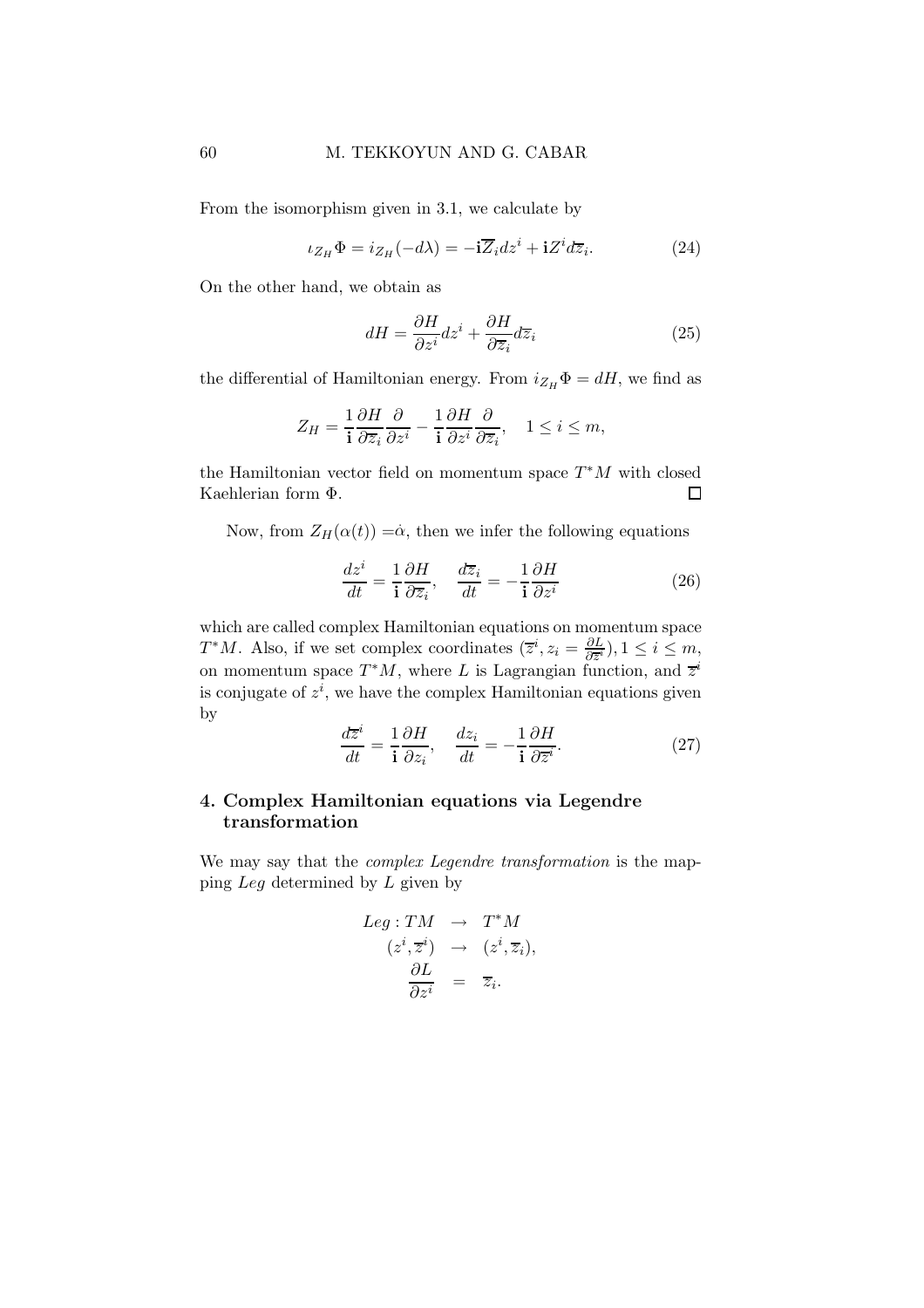Given by (13) complex Euler-Lagrange equations on Kaehlerian manifold TM. Suppose the following as Hamiltonian energies associated to Lagrangian function

$$
H(\overline{z}_i, z^i, t) = \overline{z}_i \dot{z}^i - L(z^i, \overline{z}^i, t), \qquad \frac{\partial L}{\partial z^i} = \overline{z}_i, \qquad \frac{dz^i}{dt} = \dot{z}^i
$$
  

$$
H(z_i, \overline{z}^i, t) = z_i \dot{z}^i - L(z^i, \overline{z}^i, t), \qquad \frac{\partial L}{\partial \overline{z}^i} = z_i, \qquad \frac{dz^i}{dt} = \dot{z}^i
$$
(28)

Taking differential of functions the above, we have

$$
dH = \dot{z}^i d\overline{z}_i - \frac{\partial L}{\partial z^i} dz^i - \frac{\partial L}{\partial t} dt,
$$
  
\n
$$
dH = \dot{\overline{z}}^i dz_i - \frac{\partial L}{\partial \overline{z}^i} d\overline{z}^i - \frac{\partial L}{\partial t} dt.
$$
\n(29)

Besides, complete differential Hamiltonian energies given by variables  $(\overline{z}_i, z^i, t)$  and  $(z_i, \overline{z}^i, t)$  are

$$
dH = \frac{\partial H}{\partial \overline{z}_i} d\overline{z}_i + \frac{\partial H}{\partial z^i} dz^i + \frac{\partial H}{\partial t} dt,
$$
\n
$$
dH = \frac{\partial H}{\partial z_i} dz_i + \frac{\partial H}{\partial \overline{z}^i} d\overline{z}^i + \frac{\partial H}{\partial t} dt.
$$
\n(30)

From (29) and (30), we calculate

$$
\dot{z}^{i} = \frac{\partial H}{\partial \overline{z}_{i}}, \quad \frac{\partial L}{\partial z^{i}} = -\frac{\partial H}{\partial z^{i}}, \frac{\partial L}{\partial t} = -\frac{\partial H}{\partial t}, \n\dot{\overline{z}}^{i} = \frac{\partial H}{\partial z_{i}}, \quad \frac{\partial L}{\partial \overline{z}^{i}} = -\frac{\partial H}{\partial \overline{z}^{i}}, \frac{\partial L}{\partial t} = -\frac{\partial H}{\partial t}.
$$
\n(31)

Consequently, by means of (13) and (31), we conclude complex Hamiltonian equations on Kaehlerian manifold  $T^*M$ :

$$
\frac{d\overline{z}_i}{dt} = -\frac{1}{\mathbf{i}} \frac{\partial H}{\partial z^i} \frac{dz_i}{dt} = \frac{1}{\mathbf{i}} \frac{\partial H}{\partial \overline{z}^i}.
$$
 (32)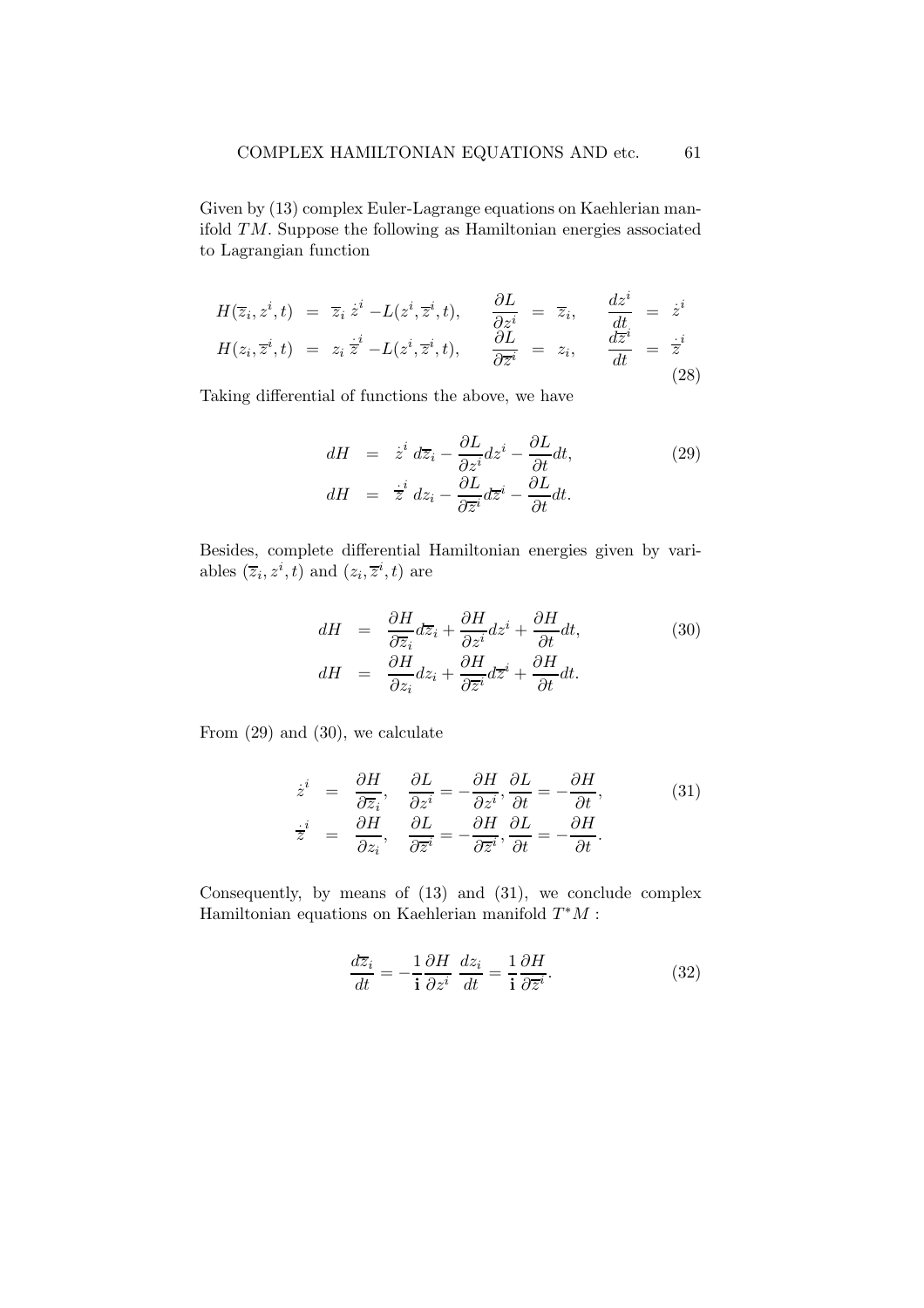## 62 M. TEKKOYUN AND G. CABAR

# 5. Hamiltonian energy of system by means of Routhian function

Let  $T(TM)$  and  $T^*(TM)$  be tangent and cotangent bundle of Kaehlerian manifold TM. Then we define a mapping as follows:

$$
T(TM) \rightarrow T^*(TM)
$$
\n
$$
(z^i, \omega^i, \overline{z}^i, \overline{\omega}^i) \rightarrow (z^i, \omega^i, z_i = \frac{\partial L}{\partial \overline{z}^i}, \overline{\omega}^i)
$$
\n
$$
(33)
$$

The differential of Lagrangian function  $L(z^i, \omega^i, \overline{z}^i, \overline{\omega}^i)$  on  $T(TM)$  is

$$
dL = \frac{\partial L}{\partial z^i} dz^i + \frac{\partial L}{\partial \overline{z}^i} d\overline{z}^i + \frac{\partial L}{\partial \omega^i} d\omega^i + \frac{\partial L}{\partial \overline{\omega}^i} d\overline{\omega}^i
$$
\n
$$
= \overline{z}_i dz^i + z_i d\overline{z}^i + \frac{\partial L}{\partial \omega^i} d\omega^i + \frac{\partial L}{\partial \overline{\omega}^i} d\overline{\omega}^i.
$$
\n(34)

Then we have

$$
d(L - z_i \overline{z}^i) = \overline{z}_i dz^i - \overline{z}^i dz_i + \frac{\partial L}{\partial \omega^i} d\omega^i + \frac{\partial L}{\partial \overline{\omega}^i} d\overline{\omega}^i.
$$
 (35)

We may definite Routhian function as follows:

$$
R(z^i, z_i, \omega^i, \overline{\omega}^i) = z_i \overline{z}^i - L.
$$
 (36)

where are velocity  $\overline{z}^i = \dot{z}^i$  and momentum  $z_i = \frac{\partial L}{\partial \overline{z}^i}$  $\frac{\partial L}{\partial \overline{z}^i}$ . Taking the differential of (36), one may calculate

$$
dR = -\overline{z}_i dz^i + \overline{z}^i dz_i - \frac{\partial L}{\partial \omega^i} d\omega^i - \frac{\partial L}{\partial \overline{\omega}^i} d\overline{\omega}^i.
$$
 (37)

Otherwise we write

$$
dR = \frac{\partial R}{\partial z^i} dz^i + \frac{\partial R}{\partial z_i} dz_i + \frac{\partial R}{\partial \omega^i} d\omega^i + \frac{\partial R}{\partial \overline{\omega}^i} d\overline{\omega}^i.
$$
 (38)

From (37) and (38), one may find the equalities

$$
\overline{z}^i = \frac{\partial R}{\partial z_i}, \quad \overline{z}_i = -\frac{\partial R}{\partial z^i},\tag{39}
$$

and

$$
\frac{\partial L}{\partial \omega^i} = -\frac{\partial R}{\partial \omega^i}, \quad \frac{\partial L}{\partial \overline{\omega}^i} = -\frac{\partial R}{\partial \overline{\omega}^i}.
$$
 (40)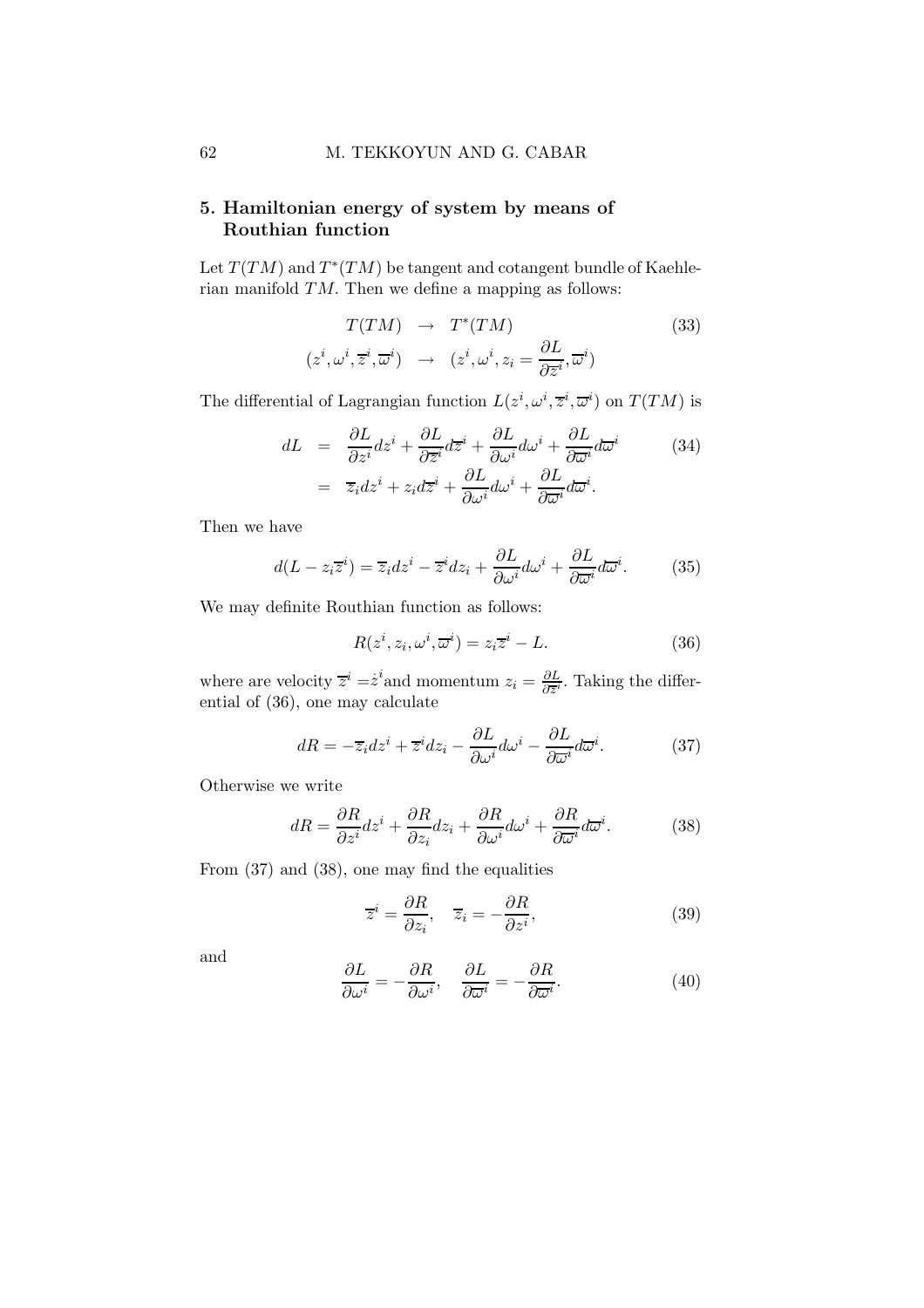Keeping in mind complex Euler-Lagrange equations given by (13), we obtain

$$
\mathbf{i}\frac{\partial}{\partial t}\left(\frac{\partial R}{\partial \omega^i}\right) - \frac{\partial R}{\partial \omega^i} = 0, \quad \mathbf{i}\frac{\partial}{\partial t}\left(\frac{\partial R}{\partial \overline{\omega}^i}\right) + \frac{\partial R}{\partial \overline{\omega}^i} = 0. \tag{41}
$$

Thus, Routhian function is respectively Hamiltonian energy and Lagrangian function with respect to coordinates  $z^i$  and  $(\omega^i, \overline{\omega}^i)$ . Being Hamiltonian energy of system, it may write

$$
H = \overline{z}^i \frac{\partial L}{\partial z^i} + \overline{\omega}^i \frac{\partial L}{\partial \overline{\omega}^i} - L = \overline{z}^i z_i + \overline{\omega}^i \frac{\partial L}{\partial \overline{\omega}^i} - L.
$$
 (42)

By means of (36) and (40), Hamiltonian energy of system using Routhian function we calculate

$$
H = R - \overline{\omega}^i \frac{\partial R}{\partial \overline{\omega}^i}.
$$
 (43)

#### 6. Corollary

If some coordinates are periodic, it is benefit to use Routhian function. Because, both Lagrangian function and Routhian function are not dependent  $z^i$ , then  $z^i$  are periodic. Hence Routhian function is only  $z_i, \omega^i, \overline{\omega}^i$ . For  $z^i$  are periodic, momentum  $z_i$  are constant. If it is written constant value instead of momentum, we have equations being constant only coordinates  $\omega^i, \overline{\omega}^i$  the following as:

$$
\mathbf{i}\frac{\partial}{\partial t}\left(\frac{\partial R(z_i,\omega^i,\overline{\omega}^i)}{\partial \omega^i}\right) - \frac{\partial R(z_i,\omega^i,\overline{\omega}^i)}{\partial \omega^i} = 0, \n\mathbf{i}\frac{\partial}{\partial t}\left(\frac{\partial R(z_i,\omega^i,\overline{\omega}^i)}{\partial \overline{\omega}^i}\right) + \frac{\partial R(z_i,\omega^i,\overline{\omega}^i)}{\partial \overline{\omega}^i} = 0.
$$
\n(44)

Thus, from the above equations, one may find  $\omega^{i}(t)$  and  $\overline{\omega}^{i}(t)$ . Consequently, writing in (44) the values of  $\omega^{i}(t)$  and  $\overline{\omega}^{i}(t)$  and finding integral of  $\overline{z}^i = \frac{\partial R(z_i,\omega^i,\overline{\omega}^i)}{\partial z_i}$  $\frac{\partial \langle i, \omega^i, \overline{\omega}^i \rangle}{\partial z_i}$  we calculate  $z^i(t)$ .

#### **REFERENCES**

[1] R. BERNDT, An introduction to symplectic geometry, (Translation by Michael Klucznik) Graduate Studies in Mathematics vol. 26 (1998).